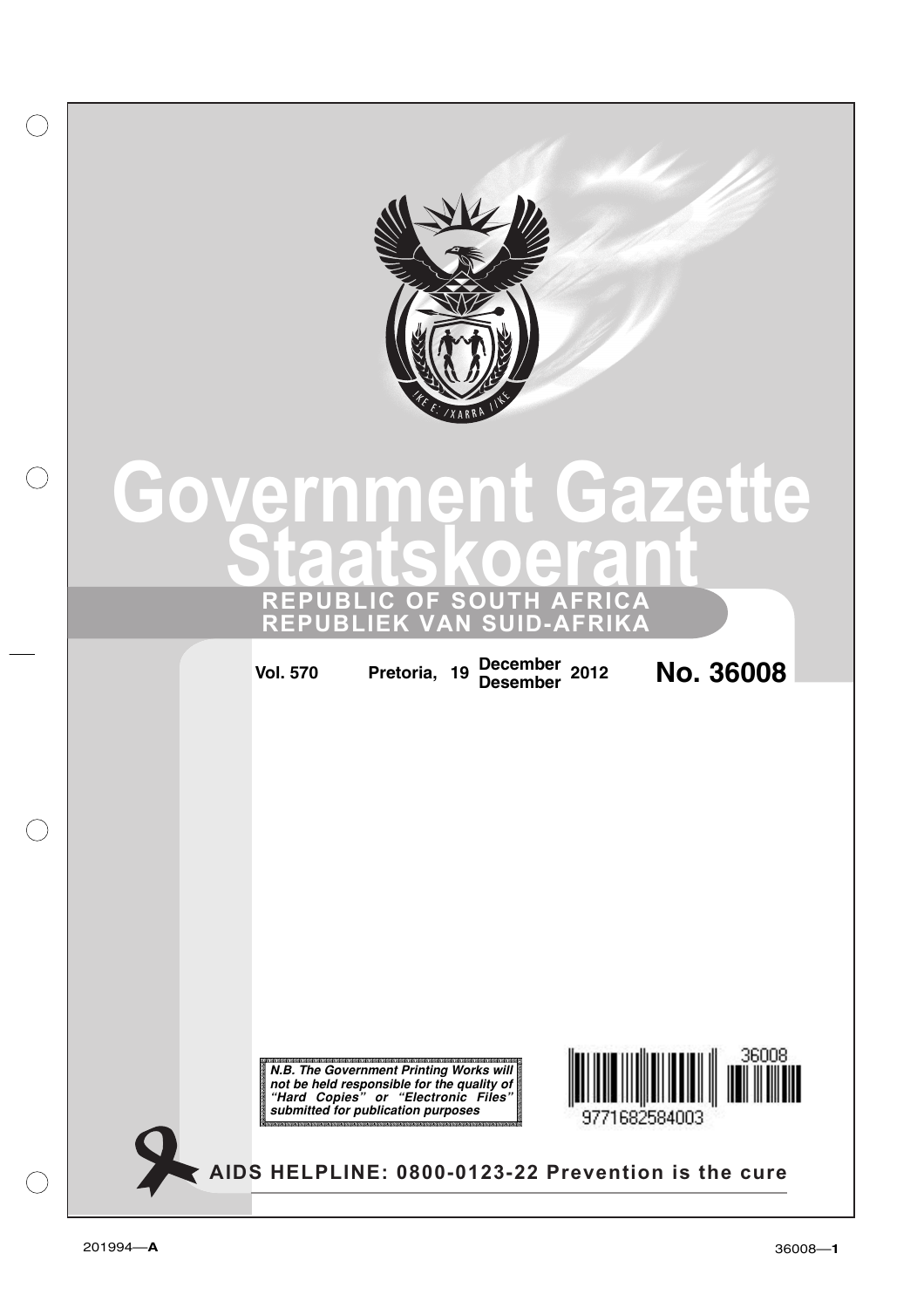## **CONTENTS • INHOUD**

**Gazette** No. Page No.  $\sim$  No.

#### **GENERAL NOTICE**

#### **Independent Communications Authority of South Africa**

General Notice

1042 Icasa Act (13/2000): Submission of annual financial statements and proof of payment for general licence and USAF fees ................................................................................................................................................................................ 2 36008

# GENERAL NOTICE

### **NOTICE 1042 OF 2012**



## **Independent Communications Authority of South Africa** Pinmill Farm, 164 Katherine Street, Sandton

Private Bag X10002, Sandton, 2146

## INDEPENDENT COMMUNICATIONS AUTHORITY OF SOUTH AFRICA

(ICASA)

## GENERAL NOTICE - SUBMISSION OF ANNUAL FINANCIAL STATEMENTS.GENERAL LICENCE FEES AND USAF PROOF OF PAYMENT AUDIT, BY FORMER VANS LICENCE HOLDERS

- 1. The Independent Authority of South Africa ("the Authority") hereby gives notice in terms of section 4(3)(b) and (g) of the ICASA Act No. 13 of 2000 ("the Act"), as amended, read with regulation 3(1) of the Universal Service and Access Fund Regulations ("USAF Regulations"), as published in Notice 9469 of Government Gazette 34010 on 10 February 2011 and regulations 5, read with schedule 2 of the General Licence Fees Regulations, as published in Notice 345 of Government Gazette 32084 on 1 April 2009.
- 2. From 1 September to 31 October 2012, the Authority requested information via formal letters to former VANS licence holders requesting information with respect to proof of payment of USAF, General Licence fees and Annual Financial Statements submission, from date of issue of the VANS licence to the year 2011/2012 financial year.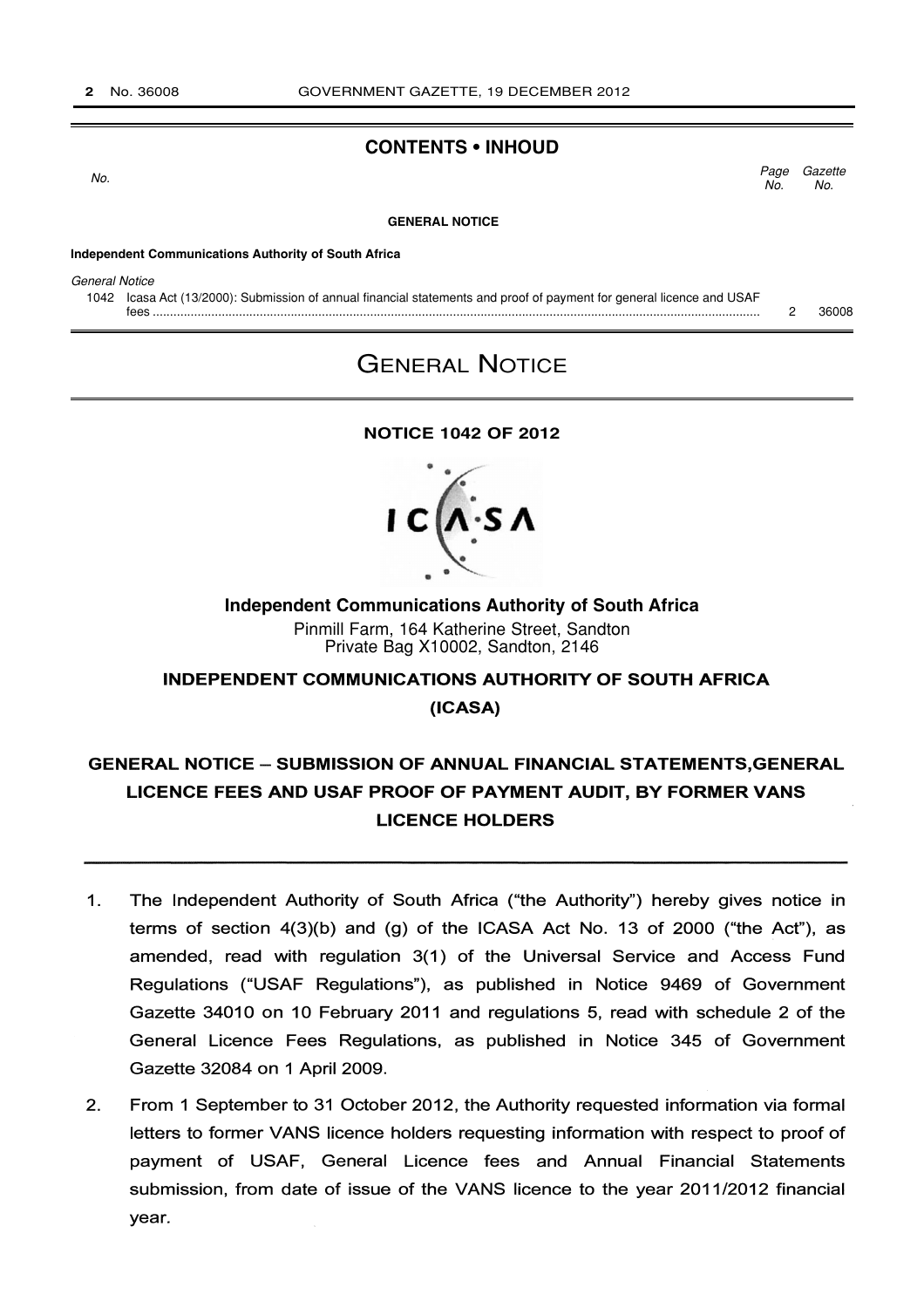$3<sub>1</sub>$ The following Licensees as listed in **ANNEXURE A** did not respond to the Authority as requested. All Licensees as listed in ANNEXURE A must respond with the requested information within 7 (seven) working days of publication of this notice, failing which they will be referred to the Complaints and Compliance Committee (CCC) for noncompliance.

Mr Godfree Maulana or ECS/ECNS Compliance Unit Landline: (011) 566 3215 / (011) 566 3223 Fax: (011) 566 3216 Email: EcsEcns.Compliance@icasa.org.za Physical Address: Block D, Pinmill Farm, 164 Katherine Street, Sandton Postal Address: Private Bag X10002, Sandton, 2146

DR. STEPHEN MNCUBE CHAIRPERSON Date: ................................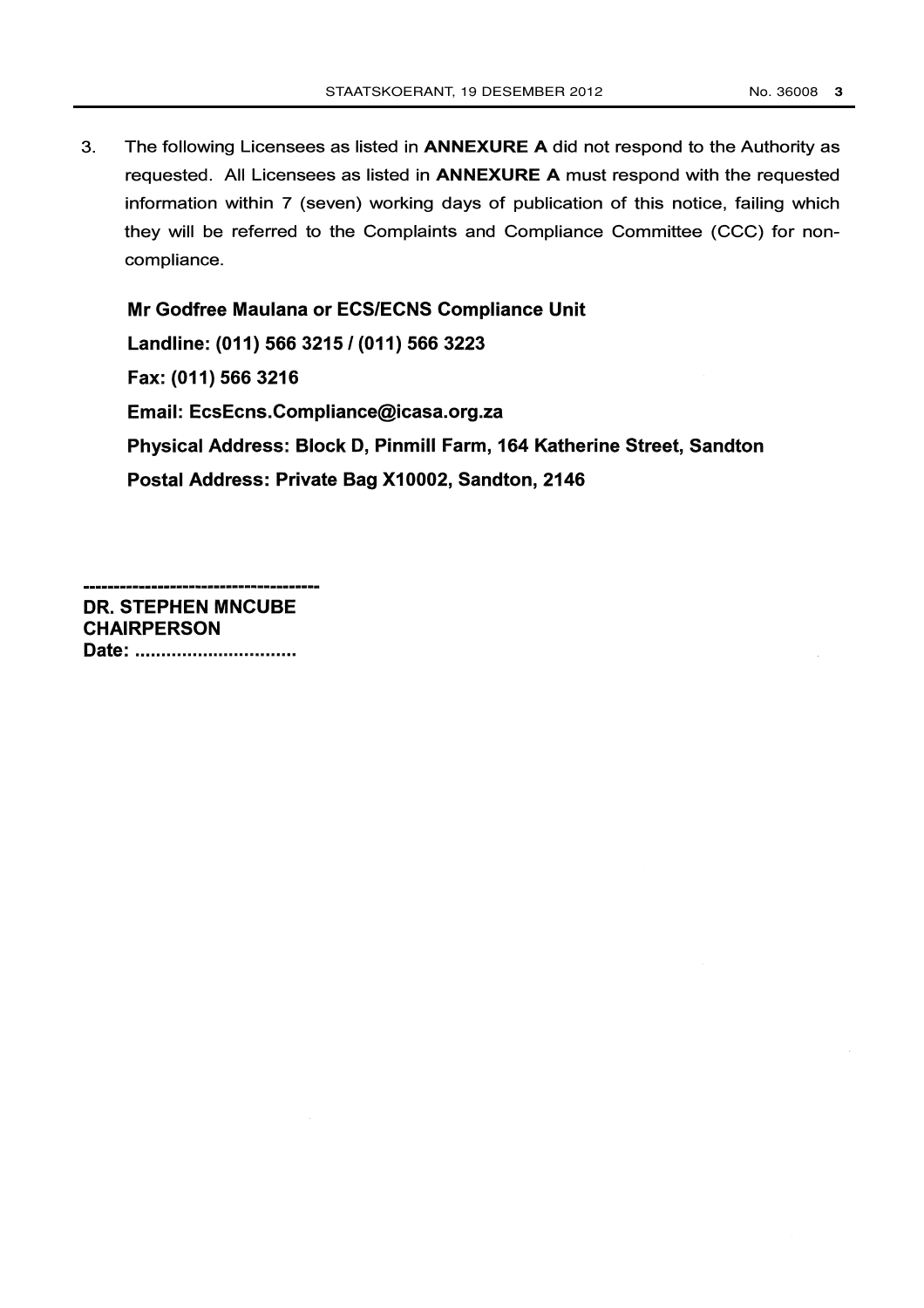# **ANNEXURE A**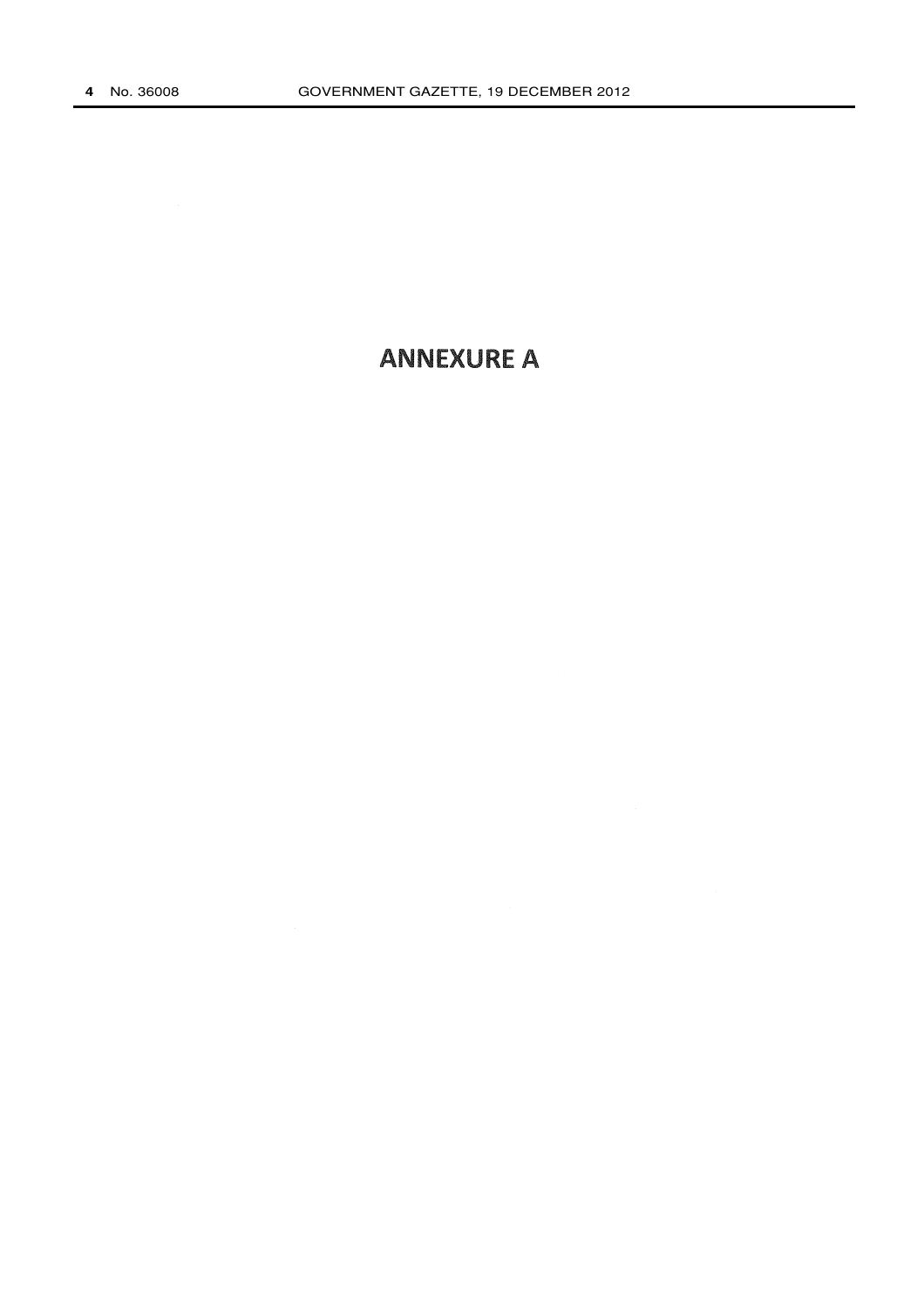| € |
|---|
| u |
| ñ |
|   |
|   |
|   |
|   |
|   |
| d |

- 
- 
- 
- 
- 
- 
- 
- 
- 
- 
- 
- 
- 
- 
- 
- 
- 
- 
- -
- 
- 
- 
- 
- 
- 
- 
- 
- 
- 
- 
- 
- AN ROUBE A<br>And COME Association of the state of the state of the state of the state of the state of the state<br>
2. The distinction of the state of the state of the state of the state of the state of the state of the state<br>
- - -
- 
- 
-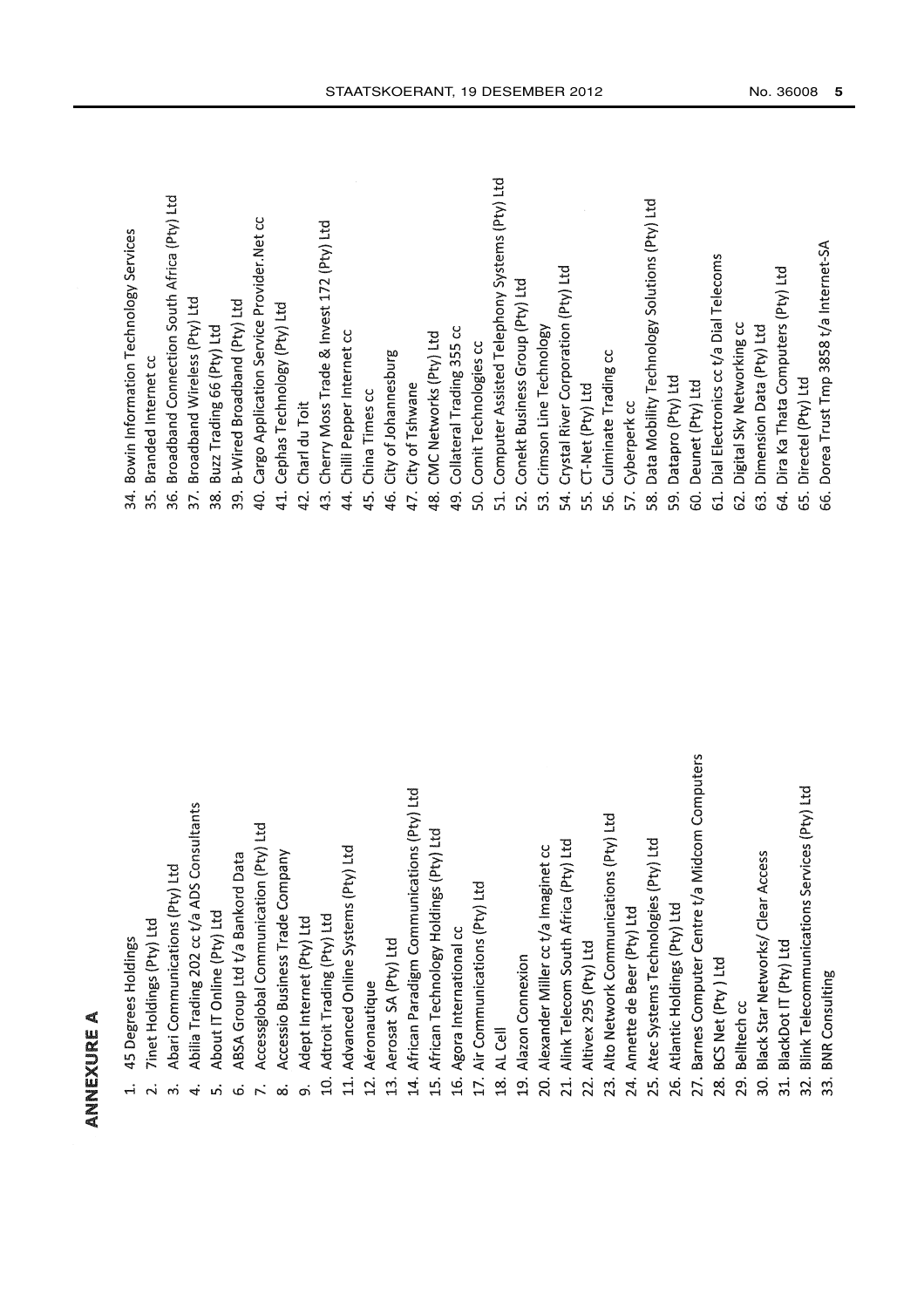| DOTCO CC<br>67.                                   | 101             | Kerbitec (Pty) Ltd                                   |
|---------------------------------------------------|-----------------|------------------------------------------------------|
| Dotcoza cc<br>ထိ                                  | 102.            | Kotulo Communications (Pty) Ltd                      |
| Du Pont Telecom (Pty) Ltd<br>G9.                  | 103             | Kutlwano Engineering Consultion (Pty) Ltd            |
| Dynatech Information Systems (Pty) Ltd<br>R.      | 104.            | Lando Internet Solutions (Pty) Ltd                   |
| EDS South Africa (Pty) Ltd<br>71.                 | 105.            | Ltd t/a MONIBEX                                      |
| Elanker Tree<br>72.                               | 106.            | Makeshift Trading 1146 (Pty) Ltd                     |
| Emid (Pty) Ltd<br>73.                             | 107.            | Malebo Manyeleti Investments cc                      |
| Entelligence Limited<br>74.                       | 108.            | Marketel (Pty) Ltd                                   |
| eTube Data and TV Transmission (Pty) Ltd<br>75.   | 109.            | Masakhe Telecommunications (Pty) Ltd                 |
| Exper Voice and Data Services (Pty) Ltd<br>76.    | 110.            | Mbhuri Investment (Pty) Ltd                          |
| Fixtrade 1641 CC t/a Debarco International<br>77. | $\overline{11}$ | Megaserve Technologies (Pty) Ltd                     |
| Fleetcall (Pty) Ltd<br>Ŗ.                         | 112.            | Mekrotek cc                                          |
| Global Network Systems<br>ŗg.                     | 113.            | Merit Technology Solutions (Pty) Ltd                 |
| Globex Inetrnet Services<br>80.                   | 114.            | Metropolis Transactive (Pty) Ltd                     |
| Go2Call (Pty) Ltd t/a Vocall<br>$\overline{31}$ . | 115.            | Michael Henry Wisch                                  |
| Goal Technology Solutions (Pty) Ltd<br>82.        | 116.            | Michelangelo Technology (Pty) Ltd                    |
| Greenville Trading 292 CC<br>$\ddot{\mathrm{3}}$  | 117.            | Midas Telecom (Pty) Ltd                              |
| <b>High Speed Africa</b><br>84.                   | 118.            | Midnight Moon Trading 163 (Pty) Ltd t/a Unlimited IP |
| Hostworx cc<br>ပ္လ                                | 119.            | Miners Credit Guarantee (Pty) Ltd                    |
| Huge Telecom (Pty) Ltd<br>86.                     | 120.            | Misty Blue Trading 182 cc t/a GC-Tech                |
| Hux IT Consortium (Pty) Ltd<br>87.                | 121             | Morula Communications t/a Morula Consulting          |
| 88. ICT Works (Pty) Ltd                           | 122             | Mossnet cc                                           |
| 89. Inamandla Information Technology              | 123.            | Moya Multimedia cc                                   |
| I-Net Bridge (Pty) Ltd<br>S.                      | 124.            | Moya Telecom                                         |
| 91. Inforserch (Pty) Ltd                          | 125.            | Mr. IT cc                                            |
| 92. InterActive Systems Designs (Pty) Ltd         | 126.            | MRX 56 Investment Holdings (Pty) Ltd                 |
| 93. Interllec Voice and Mobile (Pty) Ltd          | 127             | Mthinte Communications (Pty) Ltd                     |
| 94. Interprise (Pty) Ltd                          | 128             | My VolP Communications cc                            |
| 95. ION Consulting (Pty) Ltd                      | 129.            | Mystic Blue Trading 184 (Pty) Ltd                    |
| 96. I-Soft Net (Pty) Ltd                          | 130.            | Mystic Blue Trading 55 (Pty) Ltd                     |
| 97. IT MSC Computer Solutions                     | 131.            | Neelana Communications                               |
| 98. iTalk Cellular (Pty) Ltd                      | 132.            | Net1 U.E.P.S. Technologies, Inc.                     |
| 99. JAC Computer Solutions cc                     | 133             | Netconnect cc                                        |
| Kaltrade 470 (Pty) Ltd<br>100                     | 134.            | Netsat Communication                                 |
|                                                   |                 |                                                      |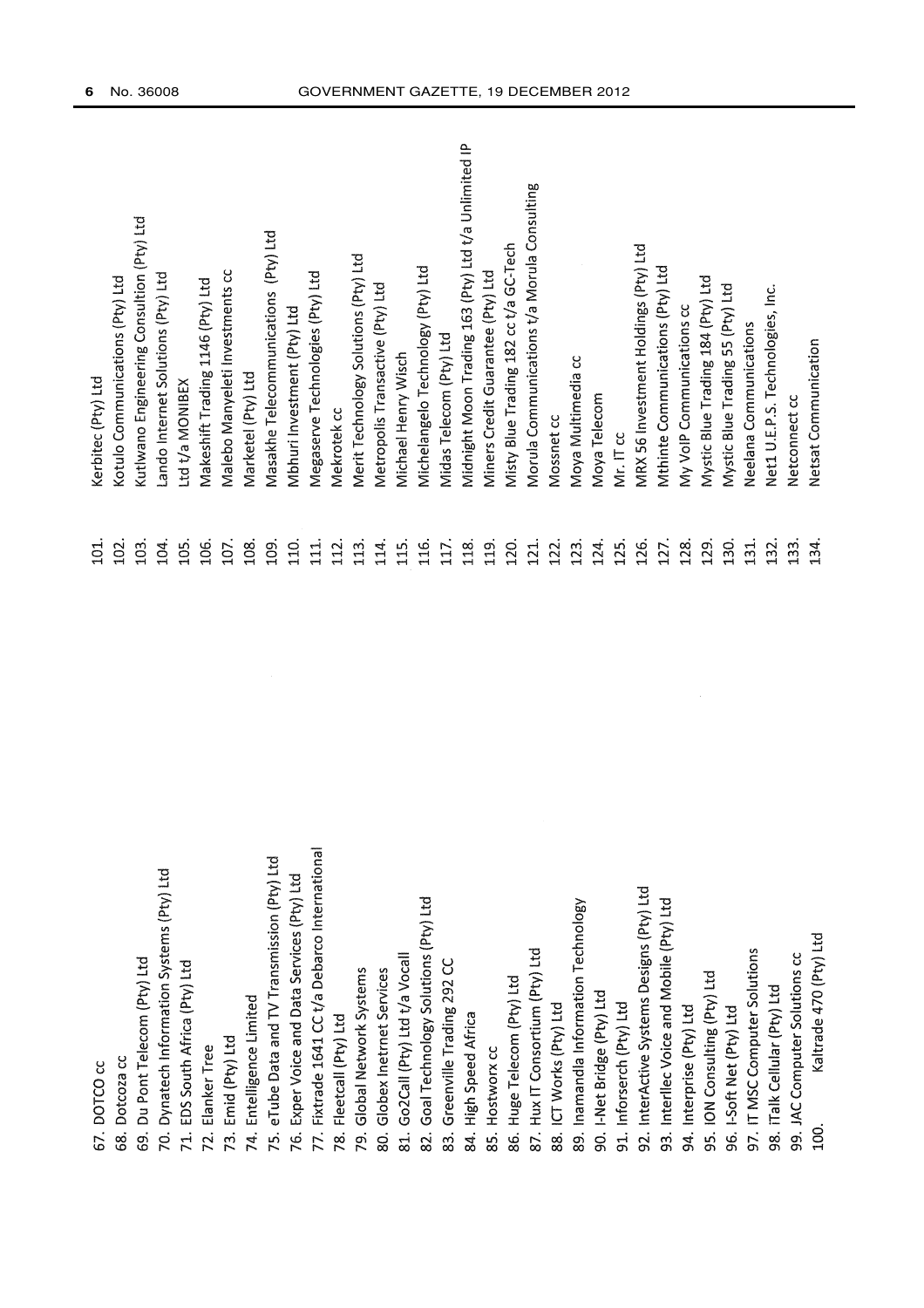| Phoenix Quest II t/a Phoenix Systems Inte<br>Overbergwireless CC t/a SMS Solutions<br>Platoon Trade and Invest 44 (Pty) Ltd<br>Openvoice Service Provider (Pty) Ltd<br>Powerline Communications (Pty) Ltd<br>Nexgen Communications (Pty) Ltd<br>Overstrand Computer Services cc<br>Paltrow Administration (Pty) Ltd<br>Nutel Telecommunications<br>Pacific Breeze trading 578<br>Pacset Telecoms (Pty) Ltd<br>Pioneer Foods (Pty) Ltd<br>Pluto Internet (Pty) Ltd<br>Posix Systems (Pty) Ltd<br>Pansolutions (Pty) Ltd<br>Nyaleti Technologies<br>Petprops 36 cc<br>Oric Telecoms<br>Nexor 147 cc<br>Planetsky-SA<br>136.<br>137.<br>138.<br>139.<br>135.<br>140.<br>141.<br>142.<br>146.<br>154.<br>143<br>144.<br>145.<br>147.<br>148.<br>149<br><b>150</b><br>151<br>152.<br>$\overline{53}$ | 186.<br>180<br>184.<br>185.<br>181<br>182<br>169<br>183<br>noitage | 170.<br>174.<br>175.<br>176.<br>171.<br>172.<br>173.<br>177.<br>178.<br>179. | Shurprops 1012 cc t/a Xpress Network Solutions<br>Smart Health Trading as Evertrade187(Pty) Ltd<br>Spescom Special Resources (Pty) Ltd<br>Sikhonathi Trading (Pty) Ltd<br>Sparax Trading 49 (Pty) Ltd<br>South Coast Data Systems<br>Sibanye Dot Net (Pty) Ltd<br>Smartel Communications<br>Softnet Internet Services<br>SKYCOM Technologies<br>Smart Village (Pty) Ltd<br>SK Telecom (Pty) Ltd<br>SpicePhone (Pty) Ltd<br>Shine The Way 612<br>Solutions (Pty) Ltd<br>Spescom (Pty) Ltd;<br>Communications |
|-------------------------------------------------------------------------------------------------------------------------------------------------------------------------------------------------------------------------------------------------------------------------------------------------------------------------------------------------------------------------------------------------------------------------------------------------------------------------------------------------------------------------------------------------------------------------------------------------------------------------------------------------------------------------------------------------------------------------------------------------------------------------------------------------|--------------------------------------------------------------------|------------------------------------------------------------------------------|-------------------------------------------------------------------------------------------------------------------------------------------------------------------------------------------------------------------------------------------------------------------------------------------------------------------------------------------------------------------------------------------------------------------------------------------------------------------------------------------------------------|
|                                                                                                                                                                                                                                                                                                                                                                                                                                                                                                                                                                                                                                                                                                                                                                                                 |                                                                    |                                                                              |                                                                                                                                                                                                                                                                                                                                                                                                                                                                                                             |
|                                                                                                                                                                                                                                                                                                                                                                                                                                                                                                                                                                                                                                                                                                                                                                                                 |                                                                    |                                                                              | SouthStar Satellite Communication Services (Pty) Ltd t/a S3                                                                                                                                                                                                                                                                                                                                                                                                                                                 |
|                                                                                                                                                                                                                                                                                                                                                                                                                                                                                                                                                                                                                                                                                                                                                                                                 |                                                                    |                                                                              |                                                                                                                                                                                                                                                                                                                                                                                                                                                                                                             |
|                                                                                                                                                                                                                                                                                                                                                                                                                                                                                                                                                                                                                                                                                                                                                                                                 |                                                                    |                                                                              |                                                                                                                                                                                                                                                                                                                                                                                                                                                                                                             |
|                                                                                                                                                                                                                                                                                                                                                                                                                                                                                                                                                                                                                                                                                                                                                                                                 |                                                                    |                                                                              |                                                                                                                                                                                                                                                                                                                                                                                                                                                                                                             |
|                                                                                                                                                                                                                                                                                                                                                                                                                                                                                                                                                                                                                                                                                                                                                                                                 |                                                                    |                                                                              |                                                                                                                                                                                                                                                                                                                                                                                                                                                                                                             |
|                                                                                                                                                                                                                                                                                                                                                                                                                                                                                                                                                                                                                                                                                                                                                                                                 |                                                                    |                                                                              |                                                                                                                                                                                                                                                                                                                                                                                                                                                                                                             |
|                                                                                                                                                                                                                                                                                                                                                                                                                                                                                                                                                                                                                                                                                                                                                                                                 |                                                                    |                                                                              |                                                                                                                                                                                                                                                                                                                                                                                                                                                                                                             |
|                                                                                                                                                                                                                                                                                                                                                                                                                                                                                                                                                                                                                                                                                                                                                                                                 |                                                                    |                                                                              |                                                                                                                                                                                                                                                                                                                                                                                                                                                                                                             |
|                                                                                                                                                                                                                                                                                                                                                                                                                                                                                                                                                                                                                                                                                                                                                                                                 |                                                                    |                                                                              |                                                                                                                                                                                                                                                                                                                                                                                                                                                                                                             |
|                                                                                                                                                                                                                                                                                                                                                                                                                                                                                                                                                                                                                                                                                                                                                                                                 |                                                                    |                                                                              |                                                                                                                                                                                                                                                                                                                                                                                                                                                                                                             |
|                                                                                                                                                                                                                                                                                                                                                                                                                                                                                                                                                                                                                                                                                                                                                                                                 |                                                                    |                                                                              |                                                                                                                                                                                                                                                                                                                                                                                                                                                                                                             |
|                                                                                                                                                                                                                                                                                                                                                                                                                                                                                                                                                                                                                                                                                                                                                                                                 |                                                                    |                                                                              |                                                                                                                                                                                                                                                                                                                                                                                                                                                                                                             |
|                                                                                                                                                                                                                                                                                                                                                                                                                                                                                                                                                                                                                                                                                                                                                                                                 |                                                                    |                                                                              |                                                                                                                                                                                                                                                                                                                                                                                                                                                                                                             |
|                                                                                                                                                                                                                                                                                                                                                                                                                                                                                                                                                                                                                                                                                                                                                                                                 |                                                                    |                                                                              |                                                                                                                                                                                                                                                                                                                                                                                                                                                                                                             |
|                                                                                                                                                                                                                                                                                                                                                                                                                                                                                                                                                                                                                                                                                                                                                                                                 |                                                                    |                                                                              |                                                                                                                                                                                                                                                                                                                                                                                                                                                                                                             |
|                                                                                                                                                                                                                                                                                                                                                                                                                                                                                                                                                                                                                                                                                                                                                                                                 |                                                                    |                                                                              |                                                                                                                                                                                                                                                                                                                                                                                                                                                                                                             |
|                                                                                                                                                                                                                                                                                                                                                                                                                                                                                                                                                                                                                                                                                                                                                                                                 |                                                                    |                                                                              |                                                                                                                                                                                                                                                                                                                                                                                                                                                                                                             |
|                                                                                                                                                                                                                                                                                                                                                                                                                                                                                                                                                                                                                                                                                                                                                                                                 |                                                                    | 187.                                                                         | SRM Internet Services (Pty) Ltd                                                                                                                                                                                                                                                                                                                                                                                                                                                                             |
| Powernet Communications (Pty) Ltd<br><b>L55</b>                                                                                                                                                                                                                                                                                                                                                                                                                                                                                                                                                                                                                                                                                                                                                 | 188.                                                               |                                                                              | Standard Bank Group Limited                                                                                                                                                                                                                                                                                                                                                                                                                                                                                 |
| PrimeTel<br>156.                                                                                                                                                                                                                                                                                                                                                                                                                                                                                                                                                                                                                                                                                                                                                                                | 189.                                                               |                                                                              | State Information Technology Agency (Pty) Ltd                                                                                                                                                                                                                                                                                                                                                                                                                                                               |
| Pro Dynamic Data Consulting cc<br>157.                                                                                                                                                                                                                                                                                                                                                                                                                                                                                                                                                                                                                                                                                                                                                          | 190.                                                               |                                                                              | Stream Broadband (Pty) Ltd                                                                                                                                                                                                                                                                                                                                                                                                                                                                                  |
| Push To Talk Africa<br>158                                                                                                                                                                                                                                                                                                                                                                                                                                                                                                                                                                                                                                                                                                                                                                      | 191.                                                               |                                                                              | Sundial Telecom (Pty) Ltd                                                                                                                                                                                                                                                                                                                                                                                                                                                                                   |
| Qidi Property cc t/a Globaltalk International<br>L <sub>59</sub>                                                                                                                                                                                                                                                                                                                                                                                                                                                                                                                                                                                                                                                                                                                                | 192.                                                               |                                                                              | Switch Telecom (Pty) Ltd                                                                                                                                                                                                                                                                                                                                                                                                                                                                                    |
| Radiospoor Welkom (Pty) Ltd<br>ïeo                                                                                                                                                                                                                                                                                                                                                                                                                                                                                                                                                                                                                                                                                                                                                              | 193.                                                               |                                                                              | Sybaweb Internet and Network C                                                                                                                                                                                                                                                                                                                                                                                                                                                                              |
| Rapid Link (Pty) Ltd<br>161.                                                                                                                                                                                                                                                                                                                                                                                                                                                                                                                                                                                                                                                                                                                                                                    | 194.                                                               |                                                                              | Syrex Intranets cc                                                                                                                                                                                                                                                                                                                                                                                                                                                                                          |
| Redcom (Pty) Ltd<br>162.                                                                                                                                                                                                                                                                                                                                                                                                                                                                                                                                                                                                                                                                                                                                                                        | 195.                                                               |                                                                              | Syrinx Communications International (Pty) Ltd                                                                                                                                                                                                                                                                                                                                                                                                                                                               |
| Rigel Services cc t/a Compu-Doc Online<br>163                                                                                                                                                                                                                                                                                                                                                                                                                                                                                                                                                                                                                                                                                                                                                   |                                                                    | 196.                                                                         | Talknet Africa (Pty) Ltd                                                                                                                                                                                                                                                                                                                                                                                                                                                                                    |
| RS Internet (Pty) Ltd<br>164                                                                                                                                                                                                                                                                                                                                                                                                                                                                                                                                                                                                                                                                                                                                                                    |                                                                    | 197.                                                                         | TalkWith Us (Pty) Ltd                                                                                                                                                                                                                                                                                                                                                                                                                                                                                       |
| RSAWeb Accounts Department<br>165.                                                                                                                                                                                                                                                                                                                                                                                                                                                                                                                                                                                                                                                                                                                                                              |                                                                    | 198.                                                                         | Talkworld Communications (Pty) Ltd                                                                                                                                                                                                                                                                                                                                                                                                                                                                          |
|                                                                                                                                                                                                                                                                                                                                                                                                                                                                                                                                                                                                                                                                                                                                                                                                 |                                                                    | 199.                                                                         | TCM Networks (Pty) Ltd                                                                                                                                                                                                                                                                                                                                                                                                                                                                                      |
| Sahara Systems (Pty) Ltd<br>166.                                                                                                                                                                                                                                                                                                                                                                                                                                                                                                                                                                                                                                                                                                                                                                |                                                                    | 200.                                                                         | <b>Techtonic (Pty) Ltd</b>                                                                                                                                                                                                                                                                                                                                                                                                                                                                                  |
| Satinlink Wireless (Pty) Ltd<br>167.<br>168                                                                                                                                                                                                                                                                                                                                                                                                                                                                                                                                                                                                                                                                                                                                                     | 201.                                                               |                                                                              | TelFree Communications (Pty) Ltd                                                                                                                                                                                                                                                                                                                                                                                                                                                                            |
| SBS Telecom (JHB) (Pty) Ltd                                                                                                                                                                                                                                                                                                                                                                                                                                                                                                                                                                                                                                                                                                                                                                     | 202                                                                |                                                                              | Tempest Billing Consulting (Pty) Ltd                                                                                                                                                                                                                                                                                                                                                                                                                                                                        |
|                                                                                                                                                                                                                                                                                                                                                                                                                                                                                                                                                                                                                                                                                                                                                                                                 |                                                                    |                                                                              |                                                                                                                                                                                                                                                                                                                                                                                                                                                                                                             |